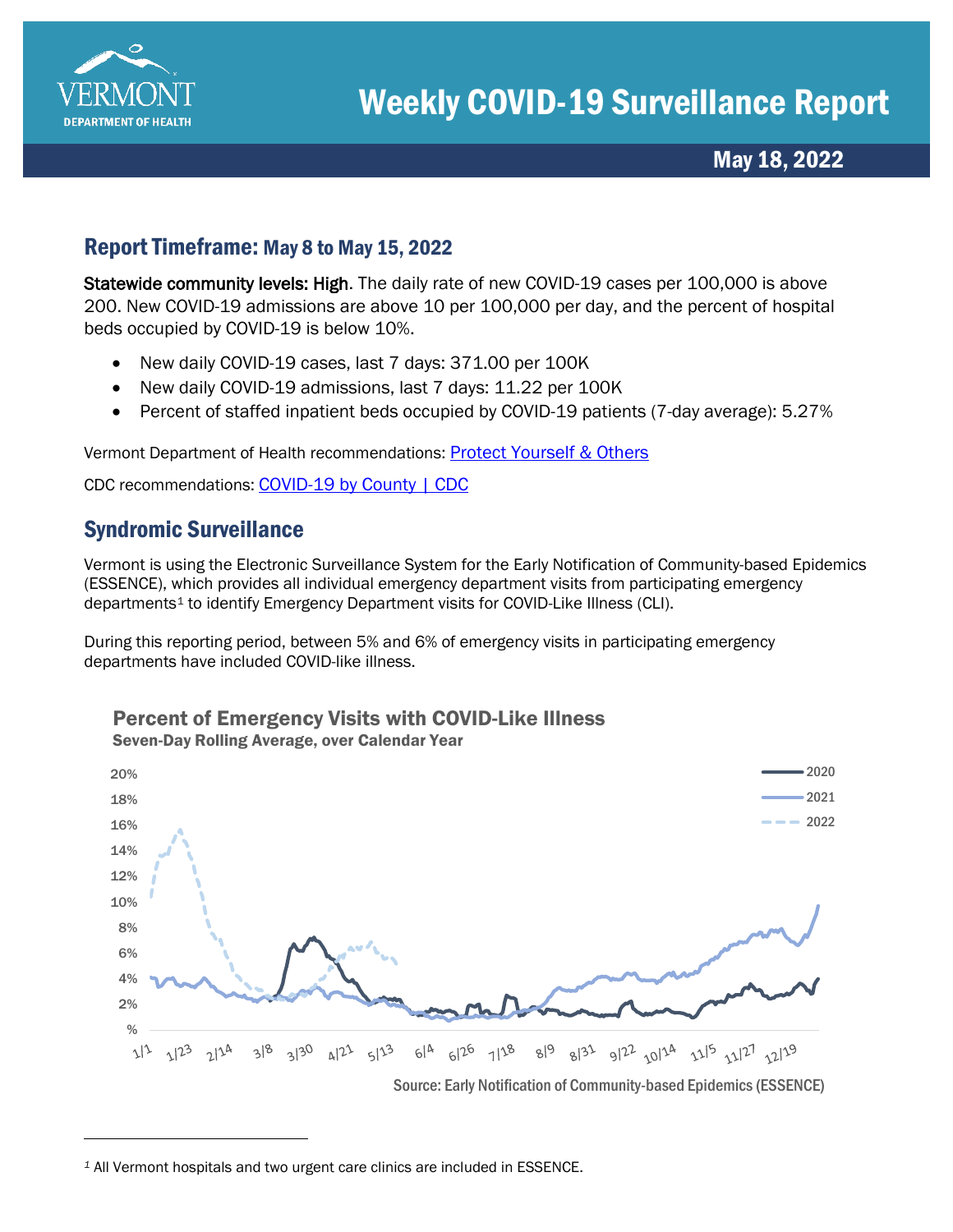## Proportion of circulating variants



Sources: Broad; Health Department Whole Genome Sequencing program

Almost all (97%) specimens collected during the week of 4/17 were BA.2. All samples taken the week of 4/24 (which is not yet complete) are of BA.2 lineages. (Sources: Broad; Health Department WGS Program)

# Wastewater Monitoring



Several Vermont wastewater districts have recently begun participating with the National Wastewater Surveillance System (NWSS). The NWSS reports the percent of changes over 15 days. Sample frequency may vary by site.

Due to a recent change in NWSS contractor, there are currently no data trends available to report for NWSS sites.

| <b>NWSS Site</b>      | 15-day % change |
|-----------------------|-----------------|
| Bennington            | $\star$         |
| <b>Brighton</b>       | $\star$         |
| <b>Essex Junction</b> | $\star$         |
| Johnson               | $\star$         |
| Morrisville           | $\star$         |
| <b>Newport City</b>   | $\star$         |
| Springfield           | $\star$         |
| St. Albans City       | $\star$         |
| Troy / Jay WWTP       | $\star$         |
| Winooski              | $\star$         |

\*Trend data will be reported when available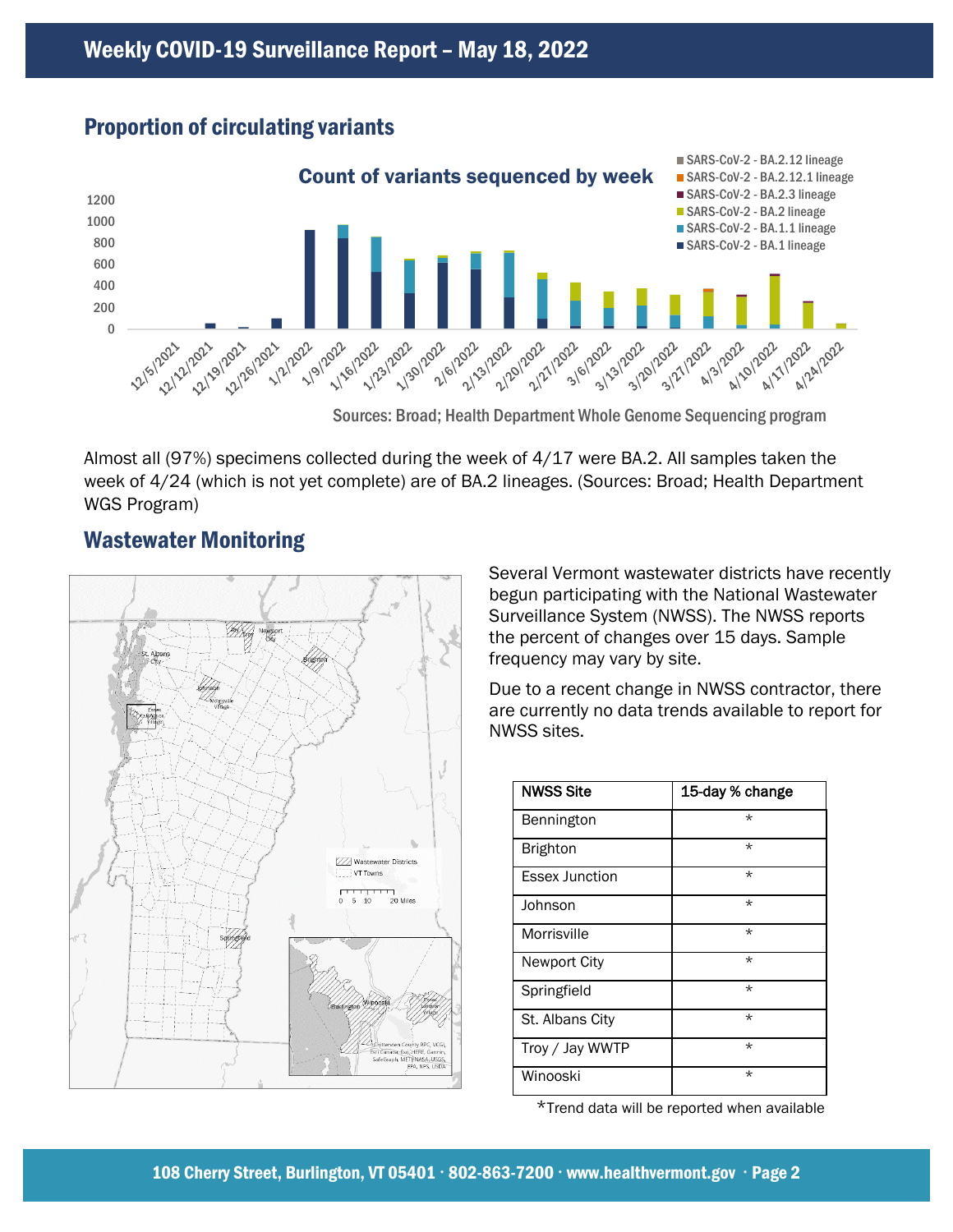#### Wastewater Monitoring, continued

In addition to Vermont's National Wastewater Surveillance System (NWSS) sites, the City of Burlington has been collecting samples in collaboration with the Health Department and research partners at the University of Vermont and at Dartmouth-Hitchcock Medical Center. Burlington has been collecting data since August 2020, and reports on the 24-hour viral concentration (as genomes per liter) of SARS-CoV-2 ribonucleic acid (RNA) collected at the city's three wastewater plants.



Burlington Wastewater did not report for the Main Plant on the most recent reporting date (5/9/2022). The North and East plants remained stable.

# Reported and Confirmed Outbreaks, Active as of May 17, 2022

For purposes of this report, an outbreak is defined as three or more epidemiologically linked cases of COVID-19, where at least one such case has been laboratory or otherwise clinically confirmed as COVID-19.

| <b>Facility type</b>         | <b>Reported outbreaks</b><br>active on 5/10 |
|------------------------------|---------------------------------------------|
| Long-term Care (LTC)         | 27                                          |
| <b>Non-LTC Healthcare</b>    | з                                           |
| <b>Correctional Facility</b> | 3                                           |
| <b>School</b>                |                                             |
| Other                        | 2                                           |

|                   | <b>Reported outbreaks</b> |
|-------------------|---------------------------|
| <b>County</b>     | active on 5/17            |
| <b>Addison</b>    | 4                         |
| <b>Bennington</b> | 2                         |
| Caledonia         | 1                         |
| <b>Chittenden</b> | 8                         |
| Essex             |                           |
| <b>Franklin</b>   | 2                         |
| <b>Grand Isle</b> |                           |
| Lamoille          |                           |
| Orange            | 1                         |
| <b>Orleans</b>    | 1                         |
| <b>Rutland</b>    | 7                         |
| Washington        | 3                         |
| Windham           | 3                         |
| Windsor           | 3                         |